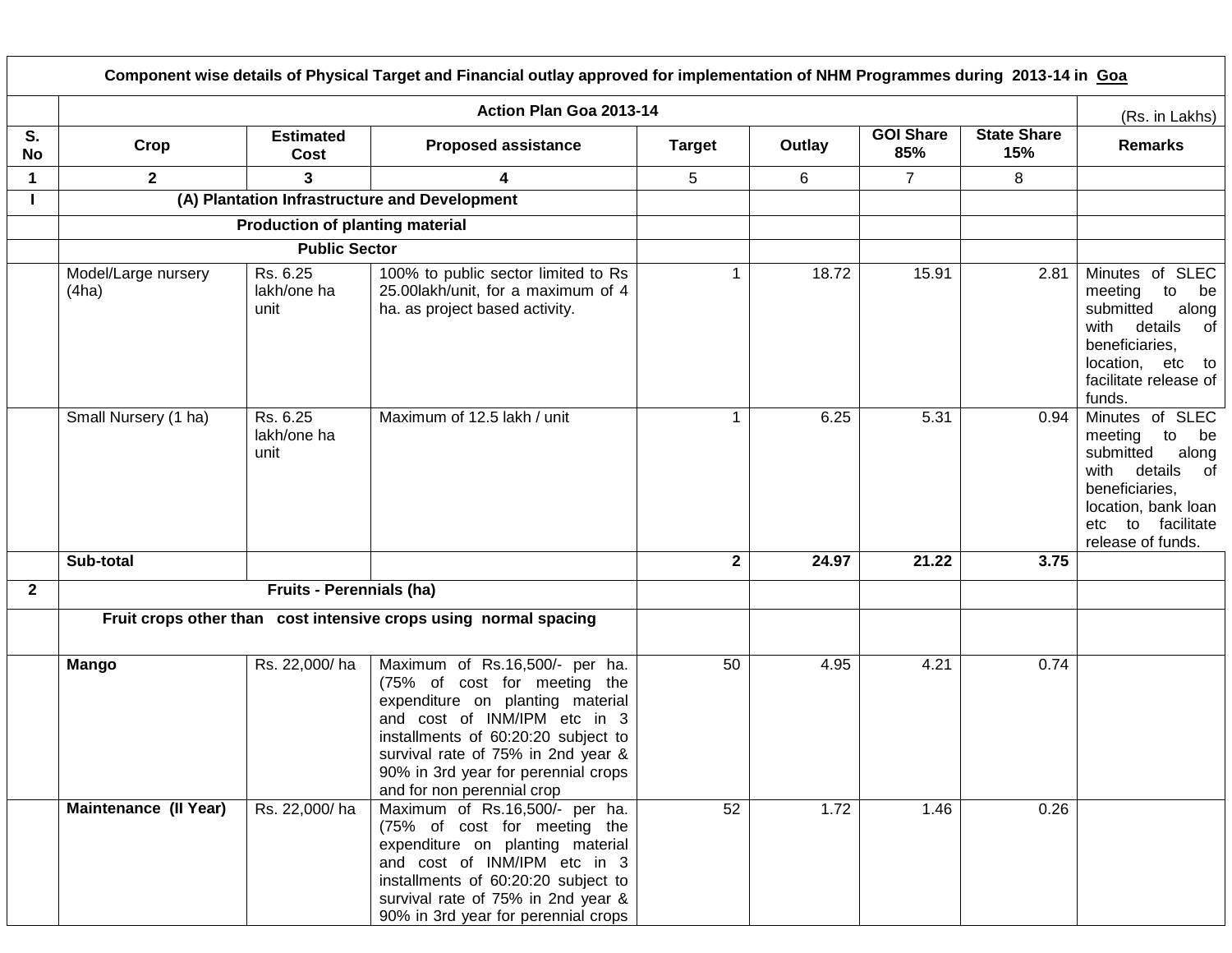|   |                                           |                              | and for non perennial crop                                                                                                                                                                                                                                                            |       |       |       |      |  |
|---|-------------------------------------------|------------------------------|---------------------------------------------------------------------------------------------------------------------------------------------------------------------------------------------------------------------------------------------------------------------------------------|-------|-------|-------|------|--|
|   |                                           |                              |                                                                                                                                                                                                                                                                                       |       |       |       |      |  |
|   |                                           |                              |                                                                                                                                                                                                                                                                                       |       |       |       |      |  |
|   | Maintenance (III Year)                    | Rs. 30,000/ha                | 75% of cost subject to a maximum                                                                                                                                                                                                                                                      | 36.73 | 1.21  | 1.03  | 0.18 |  |
|   | (as per old cost<br>norms)                |                              | of Rs. 22,500 per ha limited to 4 ha<br>per beneficiary in 3 installments of<br>50:20:30 subject to survival rate of<br>75% in $2nd$ year & 90% in $3rd$ year.                                                                                                                        |       |       |       |      |  |
|   |                                           | Fruits - Non Perennials (ha) |                                                                                                                                                                                                                                                                                       |       |       |       |      |  |
|   | Banana (Sucker)                           | Rs.45,000/ha                 | Maximum of 22500/- per ha. (50%<br>of cost for meeting the expenditure<br>on planting material and cost of<br>material for INM/IPM<br>in 2<br>75:25).subject to<br>installments<br>survival rate of 90% in second<br>year).                                                           | 25    | 4.22  | 3.59  | 0.63 |  |
|   | Maintenance (I Year)                      | do                           | do                                                                                                                                                                                                                                                                                    | 13    | 0.73  | 0.62  | 0.11 |  |
|   | Sub-total                                 |                              |                                                                                                                                                                                                                                                                                       | 177   | 12.83 | 10.90 | 1.92 |  |
|   |                                           |                              | Spices (For a maximum area of 4 ha per beneficiary)                                                                                                                                                                                                                                   |       |       |       |      |  |
|   | (a) Seed spices and<br>Rhizomatic Spices. | Rs. 25,000 / ha              | Maximum of Rs. 12,500/- per ha. (50%<br>of cost for meeting the expenditure on<br>planting material and cost of material<br>for INM/IPM etc).                                                                                                                                         | 10    | 1.25  | 1.1   | 0.2  |  |
|   | Perennial spices Pepper                   | Rs. 40,000ha                 | Maximum of Rs. 20,000/- per ha<br>(@50% of cost for meeting the<br>expenditure on planting material and<br>cost of material for INM/IPM etc).                                                                                                                                         | 25    | 5.00  | 4.25  | 0.75 |  |
|   | Sub-total                                 |                              |                                                                                                                                                                                                                                                                                       |       | 6.25  | 5.31  | 0.94 |  |
| 4 |                                           |                              | Plantation crops (For a maximum area of 4 ha per beneficiary)                                                                                                                                                                                                                         |       |       |       |      |  |
|   | Cashew                                    | Rs. 40,000ha                 | Maximum of Rs. 20,000/- per ha<br>(50% of cost for meeting the<br>expenditure on planting material<br>and cost of material for INM/IPM<br>etc) in 3 installments of 60:20:20<br>subject to survival rate of 75% in<br>second year and 90% in third year<br>for a maximum area of 4 ha | 250   | 30.00 | 25.50 | 4.50 |  |
|   | <b>Maintenance (Il Year)</b>              | do                           | do                                                                                                                                                                                                                                                                                    | 94    | 3.76  | 3.20  | 0.56 |  |
|   | <b>Maintenance (III Year)</b>             | do                           | do                                                                                                                                                                                                                                                                                    | 231   | 9.25  | 7.86  | 1.39 |  |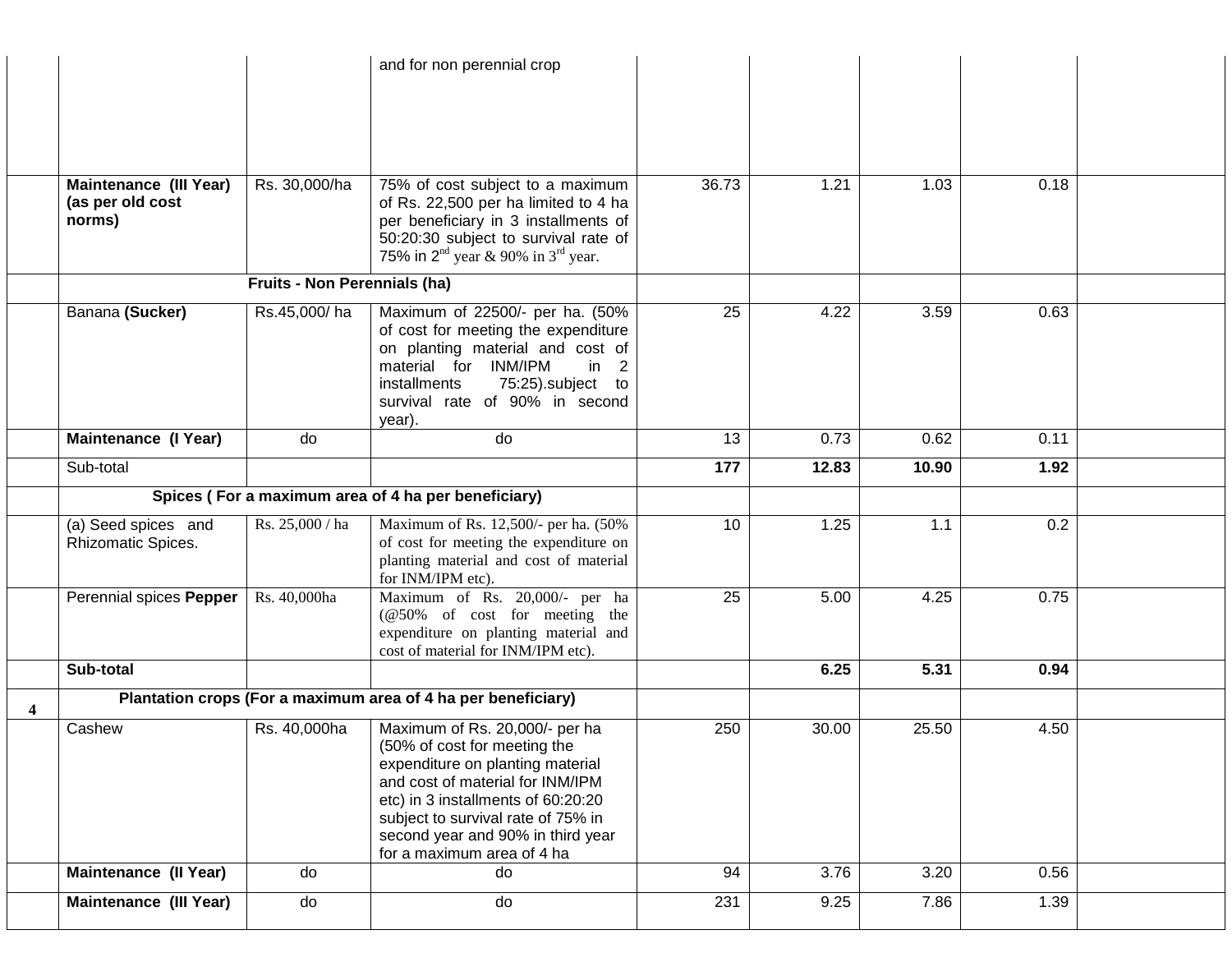|   | Sub-total                                                                              |                                                       |                                                                                                                                                                                                                                                                                   | 575          | 43.01  | 25.50  | 4.50  |                            |
|---|----------------------------------------------------------------------------------------|-------------------------------------------------------|-----------------------------------------------------------------------------------------------------------------------------------------------------------------------------------------------------------------------------------------------------------------------------------|--------------|--------|--------|-------|----------------------------|
| 6 |                                                                                        | <b>Protected cultivation</b>                          |                                                                                                                                                                                                                                                                                   |              |        |        |       |                            |
|   |                                                                                        | <b>Naturally ventilated system</b>                    |                                                                                                                                                                                                                                                                                   |              |        |        |       |                            |
|   | Tubular structure                                                                      | Rs. 935/ Sq.m                                         | 50% of the cost limited to 1000<br>Sq.m per beneficiary.                                                                                                                                                                                                                          | $\mathbf{2}$ | 93.50  | 79.48  | 14.03 |                            |
|   | <b>Plastic Mulching</b>                                                                | Rs. 20,000/ha                                         | 50% of the total cost limited to 2 ha<br>per beneficiary.                                                                                                                                                                                                                         | 50           | 5.000  | 4.250  | 0.750 |                            |
|   |                                                                                        | 3. Shade Net House                                    |                                                                                                                                                                                                                                                                                   |              |        |        |       |                            |
|   | Tubular structure                                                                      | Rs. 600/ Sq.m                                         | 50% of cost limited to 4000 Sq.m<br>per beneficiary.                                                                                                                                                                                                                              | 1.00         | 30.00  | 25.50  | 4.50  |                            |
|   | <b>Plastic Tunnels</b>                                                                 | Rs.30/ Sq.m                                           | 50% of cost limited 1000 sqmt per<br>beneficiary.                                                                                                                                                                                                                                 | 0.50         | 0.75   | 0.64   | 0.11  |                            |
|   | <b>Cost of planting</b><br>material of high value<br>vegetables grown in<br>poly house | Rs.105/Sq.m                                           | 50% of cost limited to 500 Sq.m<br>per beneficiary.                                                                                                                                                                                                                               | 1.00         | 5.25   | 4.46   | 0.79  |                            |
|   | Cost of planting<br>material and input of<br>flowers for poly<br>house                 | Rs.500/ Sq.m                                          | 50% of cost limited to 500 Sq.m<br>per beneficiary                                                                                                                                                                                                                                | 2.00         | 50.00  | 42.50  | 7.50  |                            |
|   | Sub-total                                                                              |                                                       |                                                                                                                                                                                                                                                                                   | 56.50        | 184.50 | 156.83 | 27.68 |                            |
| 7 |                                                                                        | <b>Organic Farming</b>                                |                                                                                                                                                                                                                                                                                   |              |        |        |       |                            |
|   | (i) Adoption of Organic<br>Farming.                                                    | Rs. 20,000/ha                                         | 50% of cost limited to Rs.10000/ha<br>for a maximum area of 4 ha. per<br>beneficiary, spread over a period of<br>3 years involving an assistance of<br>Rs.4000/- in first year and<br>Rs.3000/- each in second & third<br>year. The programme to be linked<br>with certification. | 250.00       | 10.00  | 8.50   | 1.50  |                            |
|   | Organic Certification                                                                  | Project based                                         | Rs. 5 lakh for a cluster of 50 ha<br>which will include Rs.1.50 lakh in<br>first year, Rs. 1.50 lakh in second<br>year and Rs. 2.00 lakh in third year.                                                                                                                           | 250          | 7.50   | 6.38   | 1.13  | Project to be<br>submitted |
|   |                                                                                        |                                                       | Vermi compost Units /organic input production unit                                                                                                                                                                                                                                |              |        |        |       |                            |
|   | Permanent structure                                                                    | Rs. 60,000/<br>unit for<br>permanent<br>structure and | 50% of cost conforming to the size<br>of the unit of 30'x8'x2.5' dimension<br>of permanent structure to be<br>administered on pro-rata basis.                                                                                                                                     | 20           | 6.00   | 5.10   | 0.90  |                            |
|   | certification cost                                                                     |                                                       |                                                                                                                                                                                                                                                                                   |              |        | 0.00   | 0.00  |                            |
|   | Sub-total                                                                              |                                                       |                                                                                                                                                                                                                                                                                   | 520.00       | 23.50  | 11.48  | 2.03  |                            |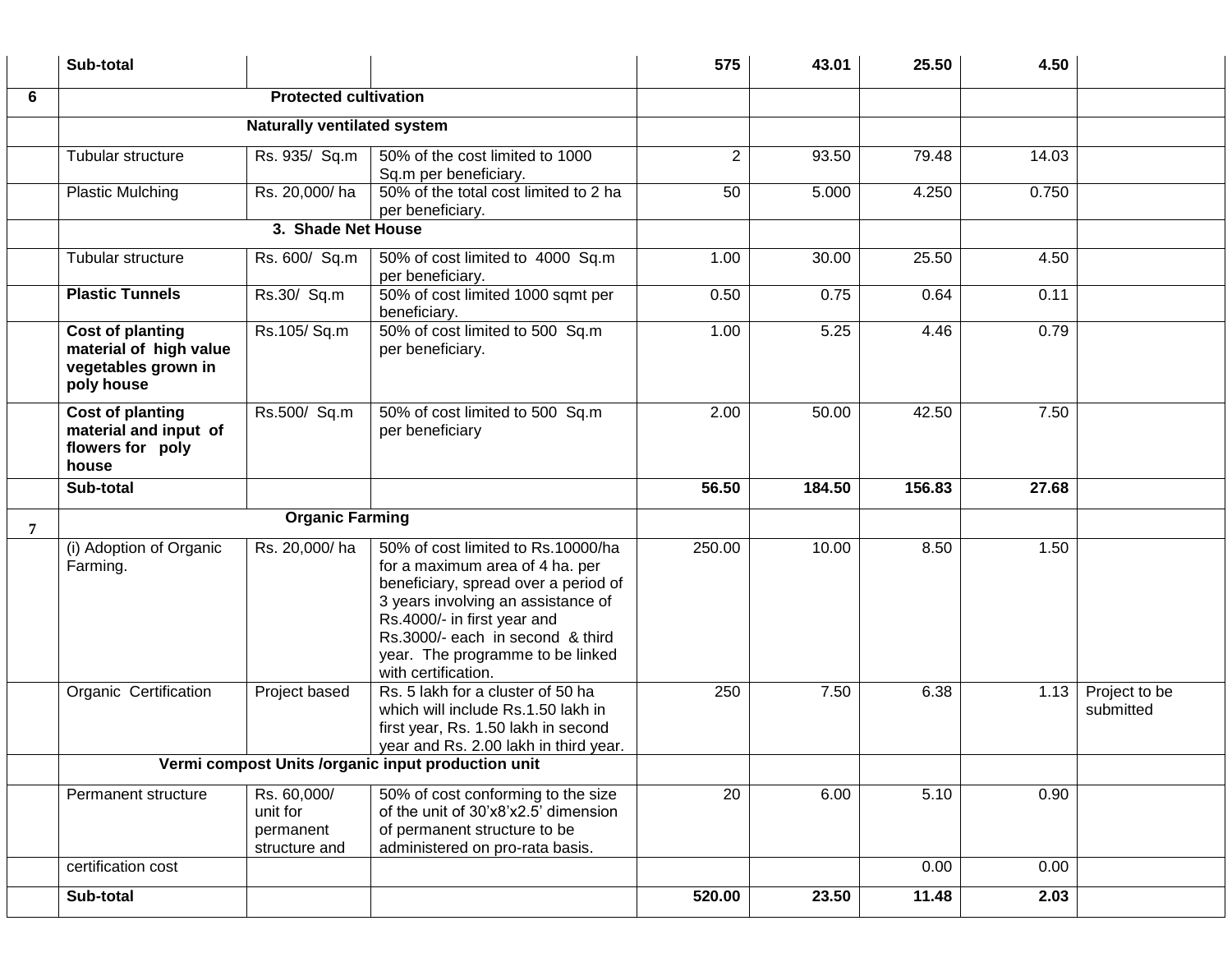| 8  | Pollination support through beekeeping                                                                         |                                                                  |                                                               |      |       |       |      |                                          |
|----|----------------------------------------------------------------------------------------------------------------|------------------------------------------------------------------|---------------------------------------------------------------|------|-------|-------|------|------------------------------------------|
|    | (c) Honey bee colony                                                                                           | Rs. 1400/<br>colony of 4<br>frames                               | 50% of cost limited to 50 colonies /<br>beneficiary.          | 300  | 2.10  | 1.79  | 0.32 | List of<br>Beneficiaries to be<br>given. |
|    | (d) Hives                                                                                                      | Rs. 1600/hive                                                    | 50% of cost limited to 50 colonies /<br>beneficiary.          | 300  | 2.40  | 2.0   | 0.4  | List of<br>Beneficiaries to be<br>given. |
|    | (e) Equipment including<br>honey extractor (4<br>frame), food grade<br>container (30 kg), net,<br>etc.         | Rs. 14,000/set                                                   | 50% of the cost limited to one set<br>per beneficiary.        | 6    | 0.42  | 0.36  | 0.06 | List of<br>Beneficiaries to be<br>given. |
|    | Sub-total                                                                                                      |                                                                  |                                                               | 606  | 4.92  | 4.18  | 0.74 |                                          |
| 10 |                                                                                                                | Human Resource Development (HRD)                                 |                                                               |      |       |       |      |                                          |
|    | (c) Training of farmers                                                                                        |                                                                  |                                                               |      |       |       |      |                                          |
|    | Within the State (one<br>day)                                                                                  | Rs. 750/day<br>per farmer<br>excluding<br>transport              | 100% of the cost.                                             | 1000 | 7.50  | 6.38  | 1.13 |                                          |
|    | Outside the State<br>including transport                                                                       | Rs. 1000/ day<br>per farmer<br>excluding<br>transport            | 100% of the cost.                                             | 200  | 16.00 | 14    | 2.40 |                                          |
|    |                                                                                                                | <b>Exposure visit of farmers</b>                                 |                                                               |      |       |       |      |                                          |
|    | (i) Within the District<br>including<br>(one day)<br>transport                                                 | Rs.250/day per<br>farmer<br>excluding<br>transport               | 100% of the cost.                                             | 400  | 1.20  | 1.02  | 0.18 |                                          |
|    | (ii) Within the State (one<br>day)<br>including<br>transport                                                   | Rs. 300/day<br>per farmer<br>excluding<br>transport              | 100% of the cost.                                             | 200  | 9.60  | 8.16  | 1.44 |                                          |
|    |                                                                                                                |                                                                  | Training / study tour of technical staff/ field functionaries |      |       |       |      |                                          |
|    | (ii) Study tour to<br>progressive States/ units<br>(group of minimum 5<br>participants)<br>including transport | Rs.650.00/day<br>per participant<br>plus TA/DA, as<br>admissible | 100% of the cost.                                             | 30   | 1.560 | 1.33  | 0.23 |                                          |
|    | (iii) Outside India                                                                                            | Rs. 5.00 lakh /<br>participant                                   | 100% of the cost on actual basis.                             | 6    | 15.00 | 12.75 | 2.25 | Project to be<br>submitted               |
|    | Sub-total                                                                                                      |                                                                  |                                                               | 1836 | 50.86 | 30.48 | 5.38 |                                          |
| 11 | <b>INTEGRATED POST HARVEST MANAGEMENT</b>                                                                      |                                                                  |                                                               |      |       |       |      |                                          |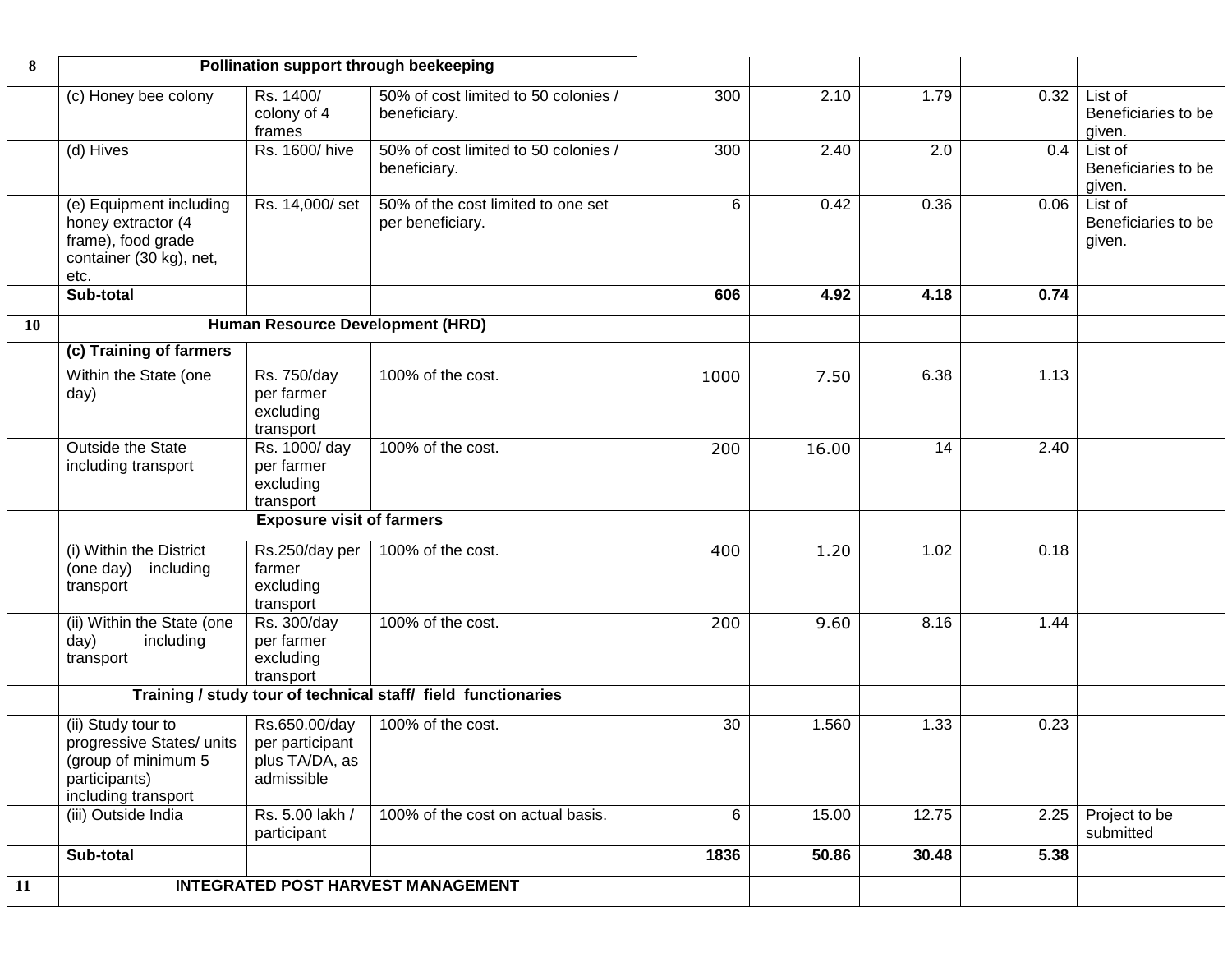| Pack house / On farm<br>collection & storage unit                                                                         | Rs. 3.00 Lakh/<br>per unit with<br>size of 9Mx6M | 50% of the capital cost.                                                                                                                                                     | $\overline{2}$ | 3.00  | 2.6              | 0.5  | Minutes of SLEC<br>meeting<br>to<br>be<br>submitted<br>along<br>with<br>details<br>of<br>beneficiaries,<br>location,<br>etc to<br>facilitate<br>release<br>of funds. |
|---------------------------------------------------------------------------------------------------------------------------|--------------------------------------------------|------------------------------------------------------------------------------------------------------------------------------------------------------------------------------|----------------|-------|------------------|------|----------------------------------------------------------------------------------------------------------------------------------------------------------------------|
| Mobile pre cooling unit                                                                                                   | Rs. 24.00                                        | Credit linked back-ended subsidy                                                                                                                                             |                | 9.60  | 8.2              | 1.4  | Project to be                                                                                                                                                        |
| project in general                                                                                                        | lakh/unit for 5                                  | @40% of the cost of project in                                                                                                                                               |                |       |                  |      | submitted                                                                                                                                                            |
| areas                                                                                                                     | MT capacity                                      | General areas for 5MT capacity.                                                                                                                                              |                |       |                  |      |                                                                                                                                                                      |
| Primary/Mobile /<br>Minimal processing unit                                                                               | Rs. 24.00<br>lakh/unit.                          | Credit linked back-ended subsidy<br>@40% of the cost of project in<br>General areas.                                                                                         | $\mathbf{1}$   | 9.60  | 8.2              | 1.4  | Project to be<br>submitted                                                                                                                                           |
| Refer vans / containers                                                                                                   | Rs. 24.00 lakh/<br>unit for 6 MT<br>capacity     | Credit linked back-ended subsidy<br>@40% of the cost of project in<br>General areas.                                                                                         | $\mathbf{1}$   | 9.60  | 8.16             | 1.44 | Project to be<br>submitted                                                                                                                                           |
| Sub-total                                                                                                                 |                                                  |                                                                                                                                                                              | 5.00           | 31.80 | 8.16             | 1.44 |                                                                                                                                                                      |
|                                                                                                                           |                                                  | <b>ESTABLISHMENT OF MARKETING INFRASTRUCTURE FOR</b>                                                                                                                         |                |       |                  |      |                                                                                                                                                                      |
|                                                                                                                           | <b>HORTICULTURAL PRODUCE</b>                     |                                                                                                                                                                              |                |       |                  |      |                                                                                                                                                                      |
| Rural Markets/ Apni<br>mandies/Direct markets                                                                             | Rs. 20 lakh/<br>unit                             | Credit linked back-ended subsidy<br>@ 40% of the capital cost of project<br>in general areas and 55% in case of<br>Hilly & Scheduled areas for<br>individual entrepreneurs.  | $\mathbf{1}$   | 8.00  | 6.8              | 1.2  | Project to be<br>submitted                                                                                                                                           |
| Functional<br>Infrastructure: for<br>collection, sorting/<br>grading, packing units<br>etc<br>project in general<br>areas | Rs.15.00<br>lakh/unit                            | Credit linked back-ended subsidy<br>@ 40% of the capital cost of project<br>in general areas and 55 % in case<br>of Hilly & Scheduled areas for<br>individual entrepreneurs. | 4              | 24.00 | 20.4             | 3.6  | Project to be<br>submitted                                                                                                                                           |
| Market extension,<br>quality awareness &<br>market led extension<br>activities for fresh<br>products                      | Rs. 3.00 lakh<br>per event.                      | 100%<br>State<br>assistance<br>to<br>Government<br>/SHM/Public<br>Sector Agencies.                                                                                           | $\mathbf{1}$   | 3.00  | $\overline{2.6}$ | 0.5  | Project to be<br>submitted                                                                                                                                           |
| Sub-total                                                                                                                 |                                                  |                                                                                                                                                                              | $\bf 6$        | 35.00 | 27.20            | 4.80 |                                                                                                                                                                      |
|                                                                                                                           | <b>Mission Management</b>                        |                                                                                                                                                                              |                |       |                  |      |                                                                                                                                                                      |
|                                                                                                                           | <b>State Level</b>                               |                                                                                                                                                                              |                |       |                  |      |                                                                                                                                                                      |
|                                                                                                                           |                                                  |                                                                                                                                                                              |                |       |                  |      |                                                                                                                                                                      |